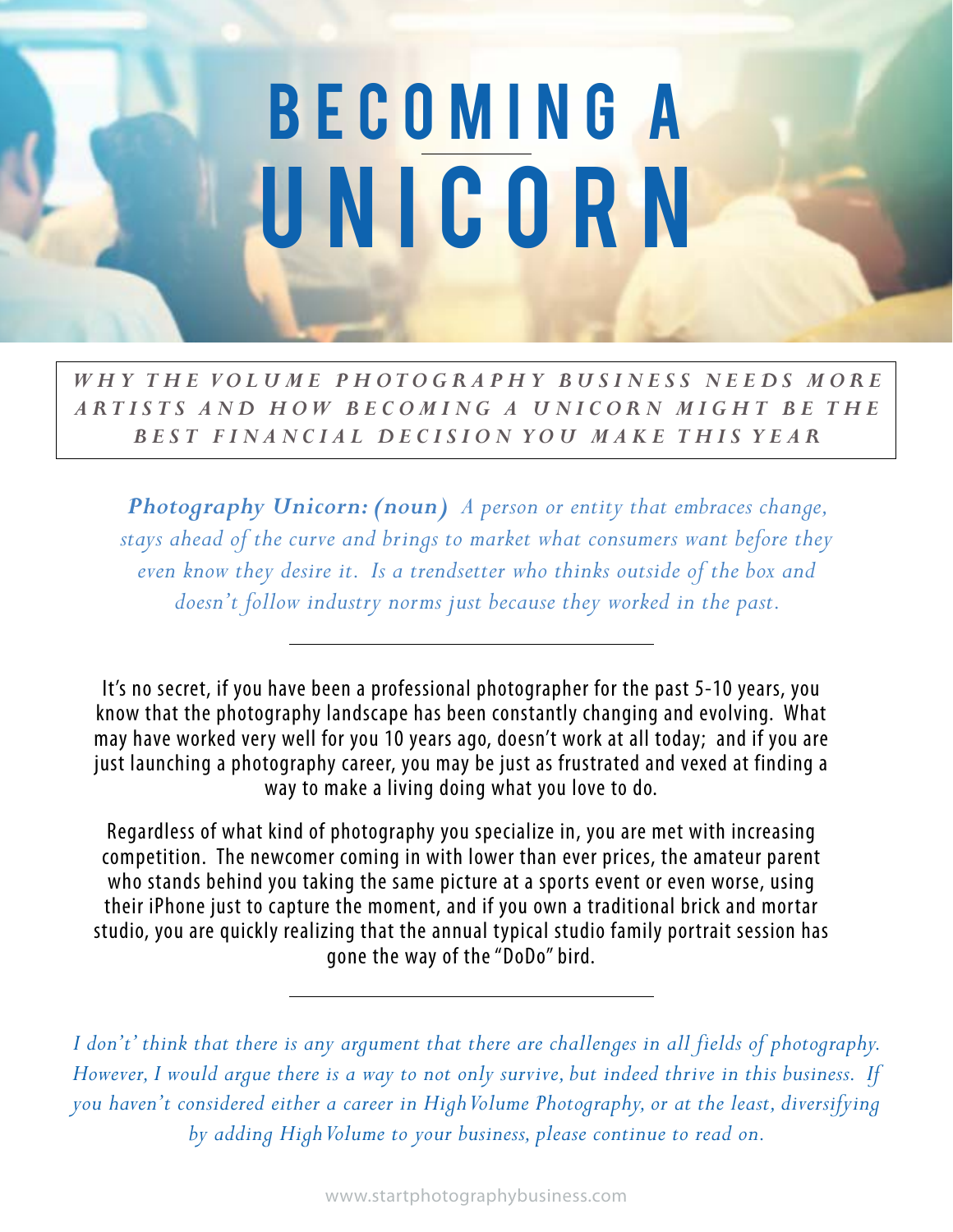

My name is Peter Lars and I own a successful studio in Southern California for the past 24 years. All of the things mentioned above have been witnessed and experienced by me. I have had to adjust, change, abandon, create and recreate myself and the studio since the beginning. The studios that don't make these adjustments are the ones that turn into dinosaurs and fail.

Our studio thrives today for a variety of reasons, but the biggest reason we continue to succeed is our high volume anchor that is the foundation of our company. Let me share why I feel now is a great time to jump into volume photography and the type of photographer that is needed for this industry is the artist that just downloaded this free guide - YOU!

## *BELOW ARE 10 REASONS WHY AN ARTIST CAN THRIVE IN A VOLUME PHOTOGRAPHY WORLD.*

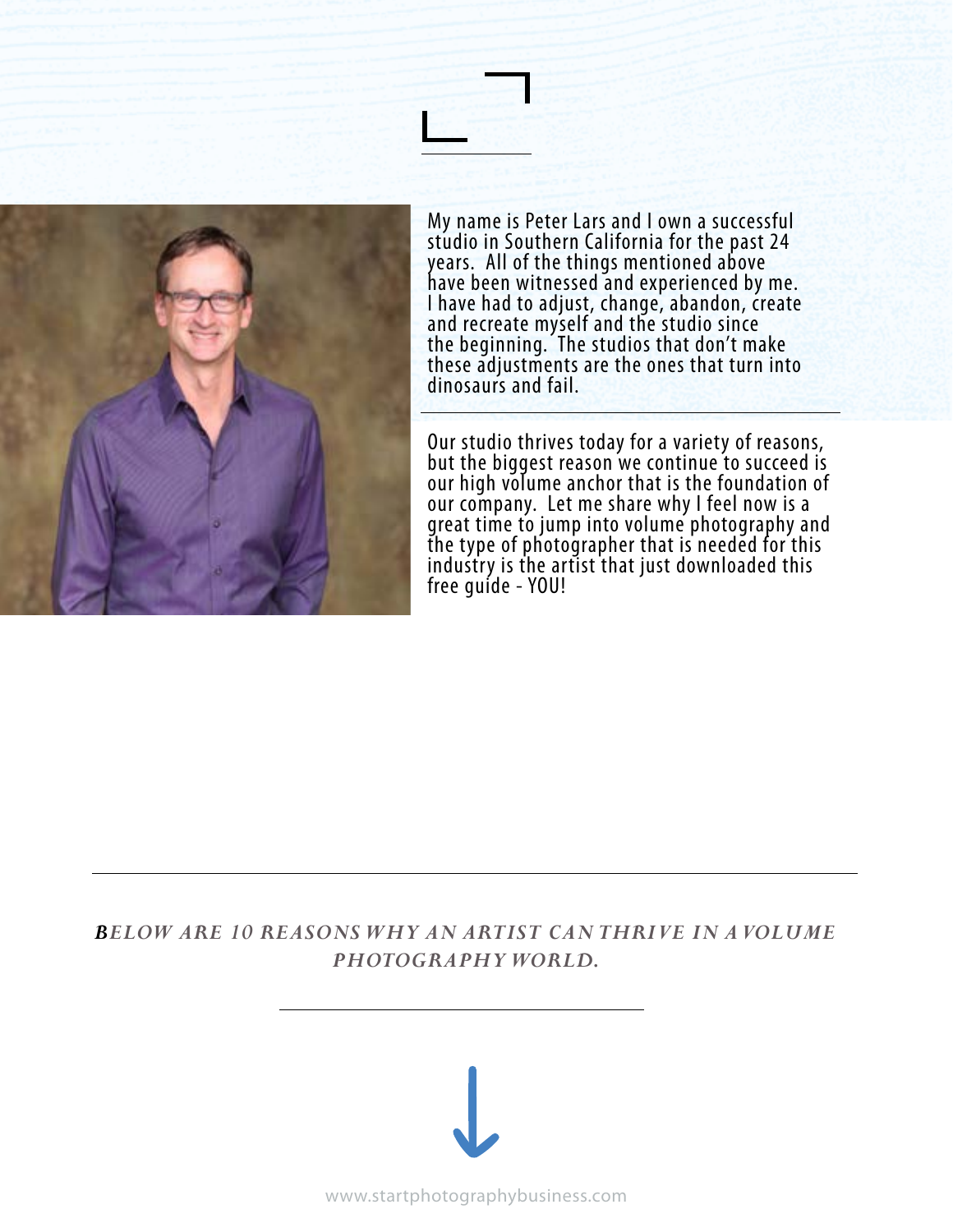

REPEAT CLIENTS! Schools usually take pictures every fall and most participate in the spring. Once you have a relationship and contract established, you have the privilege of getting to service these accounts twice a year, year after year. Guaranteed! Who wouldn't like that type of repeat business and job security?